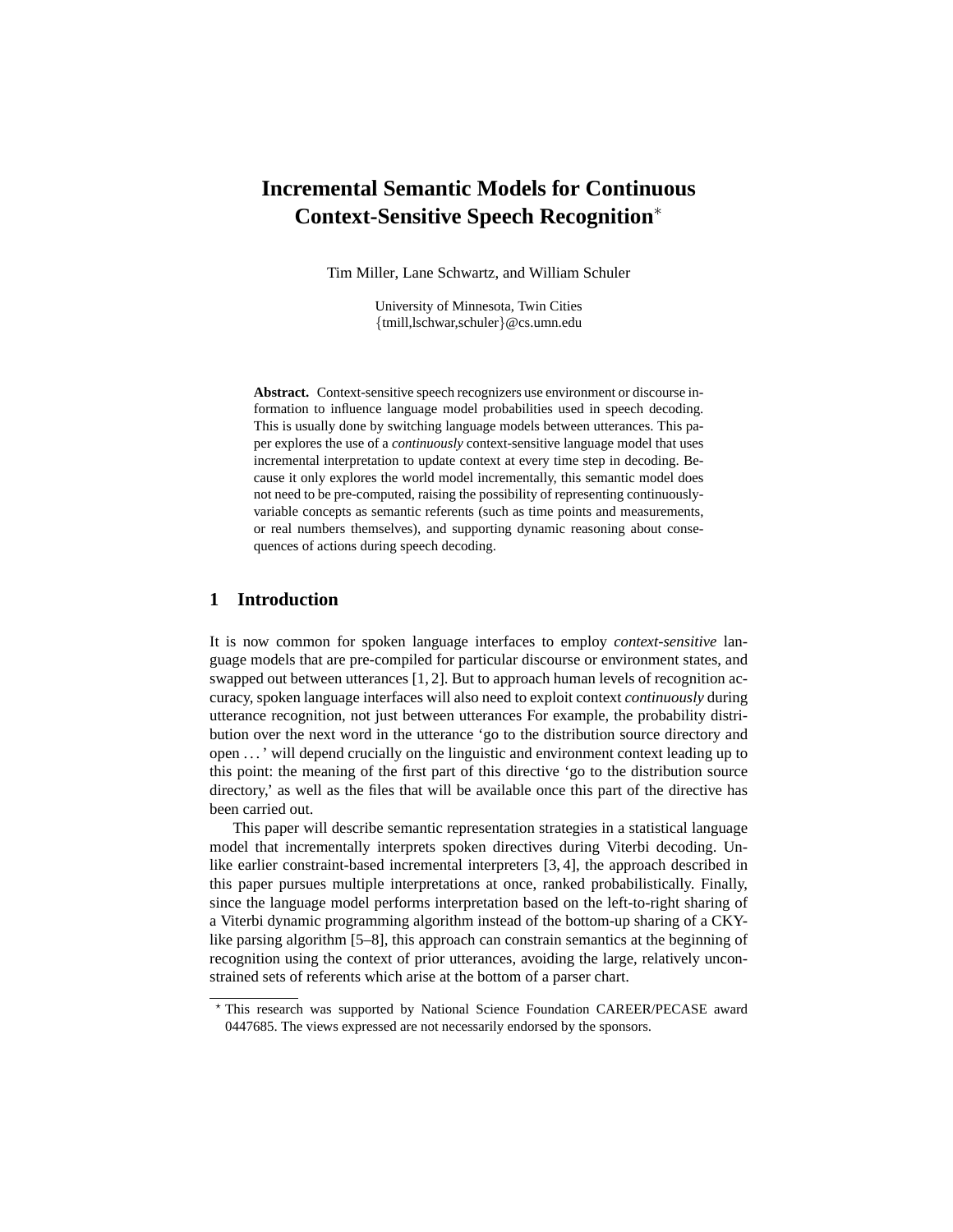Viewed as a generative process, this model represents language at the top level as a random walk through a world model of referents (entities or sets of entities) connected by relations (logic predicates). The model first chooses semantic relation labels *l<sup>t</sup>* and referents *e<sup>t</sup>* , at each time step *t*, that are reachable from the semantic referents *et*−<sup>1</sup> at the previous time step. The model then chooses syntactic categories  $c_t$ , words  $w_t$ , and speech phones  $p_t$  to verbalize these relations:<sup>1</sup>

$$
\hat{P}(e_t c_t w_t p_t | e_{t-1} c_{t-1} w_{t-1} p_{t-1}) \stackrel{\text{def}}{=} \sum_{l_t} \hat{P}_{\Theta_{\text{Sem}}}(l_t e_t | e_{t-1} c_{t-1}) \cdot \hat{P}_{\Theta_{\text{Syn}}}(c_t | c_{t-1} l_t) \cdot \hat{P}_{\Theta_{\text{Lex}}}(w_t | w_{t-1} c_t) \cdot \hat{P}_{\Theta_{\text{Phon}}}(p_t | p_{t-1} w_t) \quad (1)
$$

During the course of processing, categories and referents may need to be stored and retrieved, so *c<sup>t</sup>* and *e<sup>t</sup>* will in fact consist of *stacks* (or vectors) of categories and referents, most of which will simply be propagated forward from time step to time step. Propagation of category labels in *c<sup>t</sup>* will not vary across environments, and so can be pre-compiled into a static syntactic model  $\hat{P}_{\Theta_{\text{Syn}}} (c_t | c_{t-1}, l_t)$ . But propagation of referents in *e<sup>t</sup>* will vary across environments. To account for this propagation without precompiling environment information into the language model, a coindexation pattern  $v_t$ will be introduced consisting of a vector of pointers to referents in *et*−<sup>1</sup> for each referent in *e<sup>t</sup>* :

$$
\hat{P}_{\Theta_{\text{Sem}}}(l_t, e_t | e_{t-1}, c_{t-1}) = \sum_{v_t} \hat{P}_{\Theta_{\text{SemCoind}}}(v_t | c_{t-1}, e_{t-1}) \cdot \hat{P}_{\Theta_{\text{SemRef}}}(l_t, e_t | v_t, e_{t-1}) \tag{2}
$$

These coindexation patterns are derived from referent variables specified in the same grammar rules as those used to derive  $\hat{P}_{\Theta_{\text{Syn}}} (c_t | c_{t-1}, l_t)$  (see Section 2). Relation labels  $l_t$  and referents  $e_t$  are then chosen according to the pattern specified in  $v_t$ , so that probabilities  $\hat{P}_{\Theta_{\text{semRef}}}(l_t, e_t | v_t, e_{t-1})$  will be well defined for relations  $l_t$  of any arity.

In Viterbi decoding, the above probability (1) must be calculated for every possible combination of  $e_{t-1}$ ,  $c_{t-1}$ ,  $w_{t-1}$ , and  $p_{t-1}$ , on the trellis at time  $t-1$ , for every possible transition available to the model. Of the terms in this equation, the referent transition  $\hat{P}_{\Theta_{\text{SemRef}}}(l_t, e_t | v_t, e_{t-1})$  is potentially the most expensive, because it requires a query to a possibly very large world model. But this expense is mitigated by the following factors:

- 1. Referents will only transition when a word at the bottom of the stack changes (which will be possible only for the fraction of trellis entries that are on their final phone);
- 2. When referents do transition, these transitions will be localized to particular stack elements (in most cases transitions only affect the stack element above the most recent stack pop); and
- 3. The same semantic referent transitions will be queried many times across neighboring time steps, or within the same time step (by syntactic or pronunciation variants of a predicate, or synonyms), so considerable savings can be achieved through caching query results.

<sup>&</sup>lt;sup>1</sup> This model is an instance of a Hierarchic Hidden Markov Model [9], and as such also includes binary 'final state' variables between levels to synchronize transitions at each level with those below. Terms for these final state variables have been omitted from the equation, since they are a standard topology and not germane to this paper.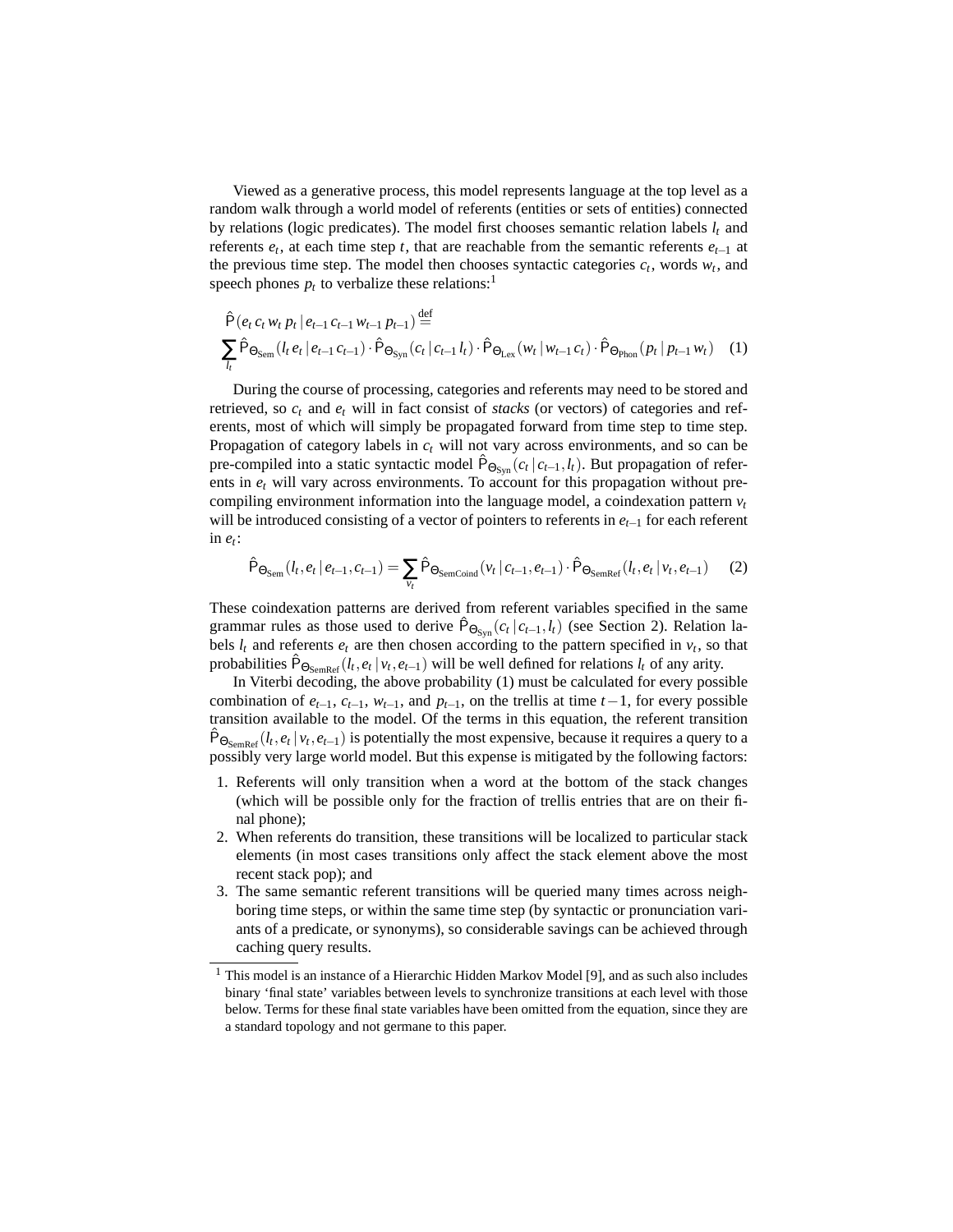Overall, unless words are very short or referents are heavily interconnected, the combination of acoustical and referential constraints in this model keeps the number of semantic transitions explored on the trellis fairly low. A version of this system maintaining the top 255 trellis hypotheses at each time step runs in real time on a dual processor 2.6GHz desktop, in tests using a world model queried in real time from a network connection, with an average fanout of 18 reachable referents from each context referent. With these runtime parameters the system was able to maintain a significant improvement in concept accuracy due to incremental semantic interpretation.<sup>2</sup>

#### **2 Semantic Representation**

One ostensible disadvantage of this incremental semantic model is that incrementally recognized entity descriptions will be incompletely specified during most of their existence on the Viterbi trellis. This means they must either be represented as *distributions* over individual entities, each of which consumes a trellis entry from the available beam width, or as *sets* (reified first-order referents), which exponentially increases the size of the world model over one which represents only individual entities (zero-order referents).

Fortunately, a key advantage of this incremental semantic model is that the world model can be queried only as needed by the recognizer. For example, the real-time server implementation of this interface queries the world model for an initial context referent at the start of each utterance (which may simply be a null referent). Then, when any referent makes it onto the *n*-best trellis, the referents immediately reachable from it (connected by one relation) are pre-fetched from the client world model and cached in a local world model, before any word describing one of these relations has concluded. This 'just in time' exploration means that the set of referents defined in the world model can be extremely large (e.g. the power set of a large set of entities), or even infinite, without affecting the run-time performance of the interface, as long as the level of interconnectivity among referents remains controlled.

Relations (e.g. subsumption) among referents corresponding to sets can be navigated as a graph, just like relations over individual entities. Properties (unary relations like 'jar file' or 'write-protected') can be represented in the referent transition model  $\hat{P}_{\Theta_{\text{SemRef}}}(l_t, e_t | v_t, e_{t-1})$  as labeled edges  $l_t$  from supersets  $e_{t-1}$  to subsets  $e_t$  defined by intersecting the set  $e_{t-1}$  with the set  $\llbracket l_t \rrbracket$  satisfying the property  $l_t$ . The world model can therefore be cast as a subsumption lattice with the set of all entities at the top  $\top$ (the result of intersecting an empty set of properties) and the empty set of entities at the bottom  $\perp$  (resulting from an intersection of properties denoting disjoint sets).<sup>3</sup> The result of conjoining a property *l* with a context set *e* can therefore be found by downward traversal of an edge in this lattice labeled *l* and departing from *e*. Thus, the set of 'jar files (property *J*) that are write-protected (property *W*)' would be reachable by traversing a '*W*' relation from the set of jar files, or by traversing a '*J*' relation from the

<sup>2</sup> Achieving a concept accuracy of 73%, vs. 46% for a baseline using only syntax and acoustics, on a corpus of 160 spoken shell directives ('go to ...', 'add ...to ...', etc.).

 $3$  This lattice need not be an actual data structure. Since the world model is queried incrementally, the lattice relations may be calculated as needed.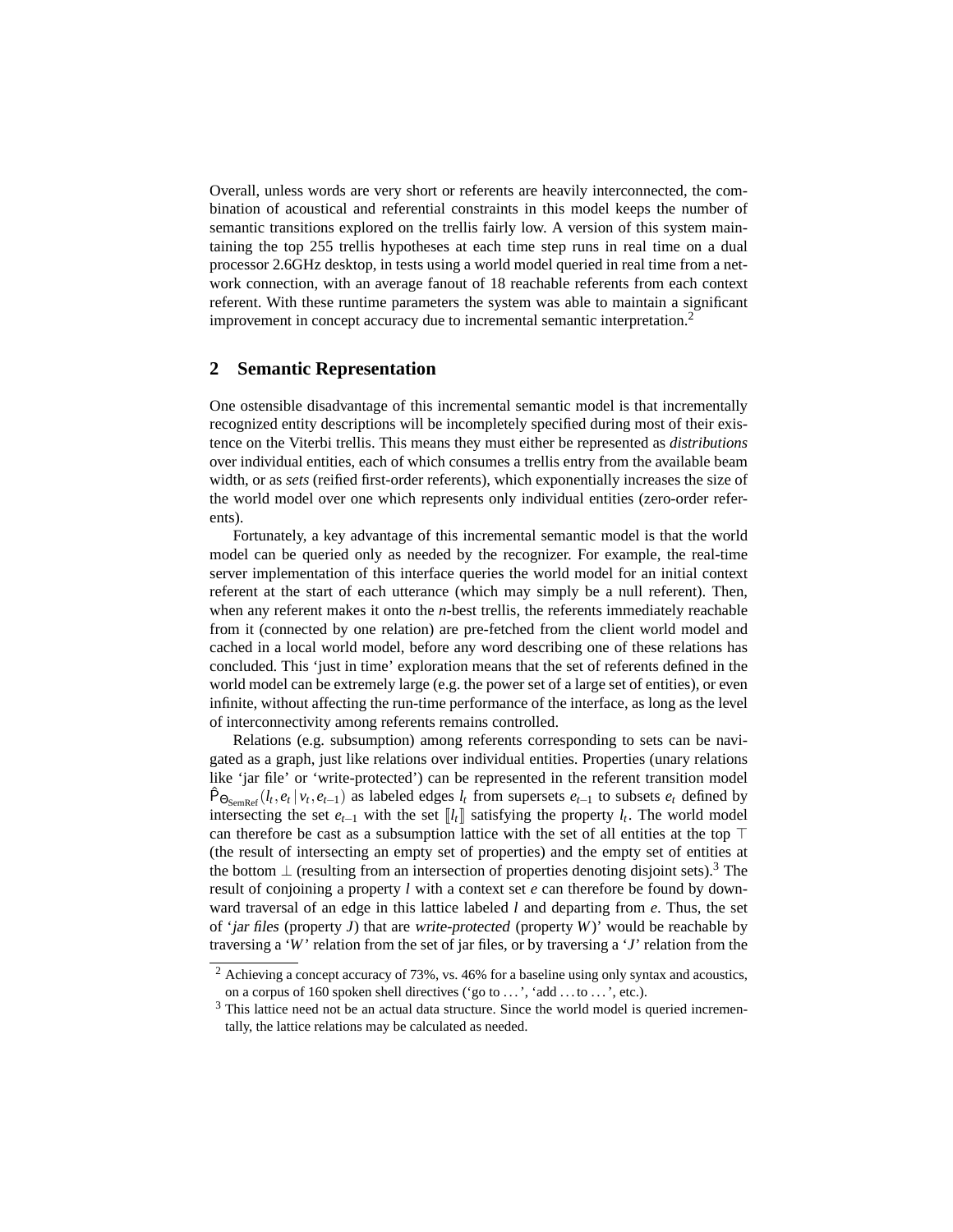set of write-protected files, or by either path *WJ* or path *JW* from ⊤. The resulting set may then serve as context for subsequent traversals. A general template for intersective adjectives can be expressed as a grammar rule:<sup>4</sup>

$$
NP(g, h) \to Adj!l(g, k) \ NP(k, h)
$$

where *g*, *h* and *k* are variables over referent sets: *g* is the referential context of the parent noun phrase (in some sense, the set of entities the agent is thinking about before interpreting the noun phrase), *k* is the result of interpreting the relation *l* associated with the adjective 'Adj' in context *g*, and *h* is the result of interpreting the noun phrase that follows this in context *k*. These referents *g*,*h*,*k* are similar to the *information states* in Dynamic Predicate Logic [10] if an information state is taken to be a set of entities to which the system is currently paying attention (similar to entities being 'selected' in a graphical interface). The world model may thus define semantic transition probabilithese for properties  $\hat{P}_{\Theta_{\text{SemRef}}}(l_t, e_t | v_t, e_{t-1})$  to be (say) uniform over  $l_t$ , then deterministic on  $e_t$ : equal to one if  $e_t = e_{t-1} \cap [l_t]$ , zero otherwise.

Sequences of properties (unary relations) can be interpreted as simple nonbranching paths from referent to referent in a subsumption lattice, but higher-arity relations define more complex paths that fork and rejoin. For example, the set of directories (set *g*) that 'contain (relation *C*) files that are write-protected (property *W*)' would be reachable only by:

- 1. pushing the original set of directories  $g$  onto the referent stack  $e_t$ , then
- 2. traversing a *C* relation departing *g* to obtain the contents of those directories *j*, then
- 3. traversing a *W* relation departing *j* to obtain the set of contents that are writeprotected *k*, then
- 4. traversing the inverse  $C'$  of relation  $C$  to obtain the containers of these writeprotected contents, then intersecting this set with the original set of directories *g* to get *h*: the directories containing write-protected files.

Forking is therefore handled via syntactic recursion: one path is explored by the recognizer while the other waits on a stack. A general template for branching reduced relative clauses (or prepositional phrases) that exhibit this forking behavior can be expressed as below, using the variables *g*,*h*, *j*,*k* defined above:

$$
RR(g,h) \rightarrow Verb:l(g,j) NP(j,k) - : l'(k,g,h)
$$

where the inverse relation *l'* at the last, empty constituent '–' is intended to apply when this rule is reduced (when the forked paths are re-joined). The calculation of semantic transition probabilities for *n*-ary relations thus resembles that for properties, except that the probability term associated with the inverse relation *l'* would depend on both referents *k* and *g* on the stack *e<sup>t</sup>* .

The ability to efficiently represent first-order world models, with sets of entities as referents, is also important for modeling quantifiers, but this topic is beyond the scope of this paper.

<sup>&</sup>lt;sup>4</sup> A statistically weighted grammar of such rules is used to define  $\hat{P}_{\Theta_{\text{Sym}}}(c_t | c_{t-1}, l_t)$ , where  $c_t$ and *ct*−<sup>1</sup> are stacks of syntactic categories.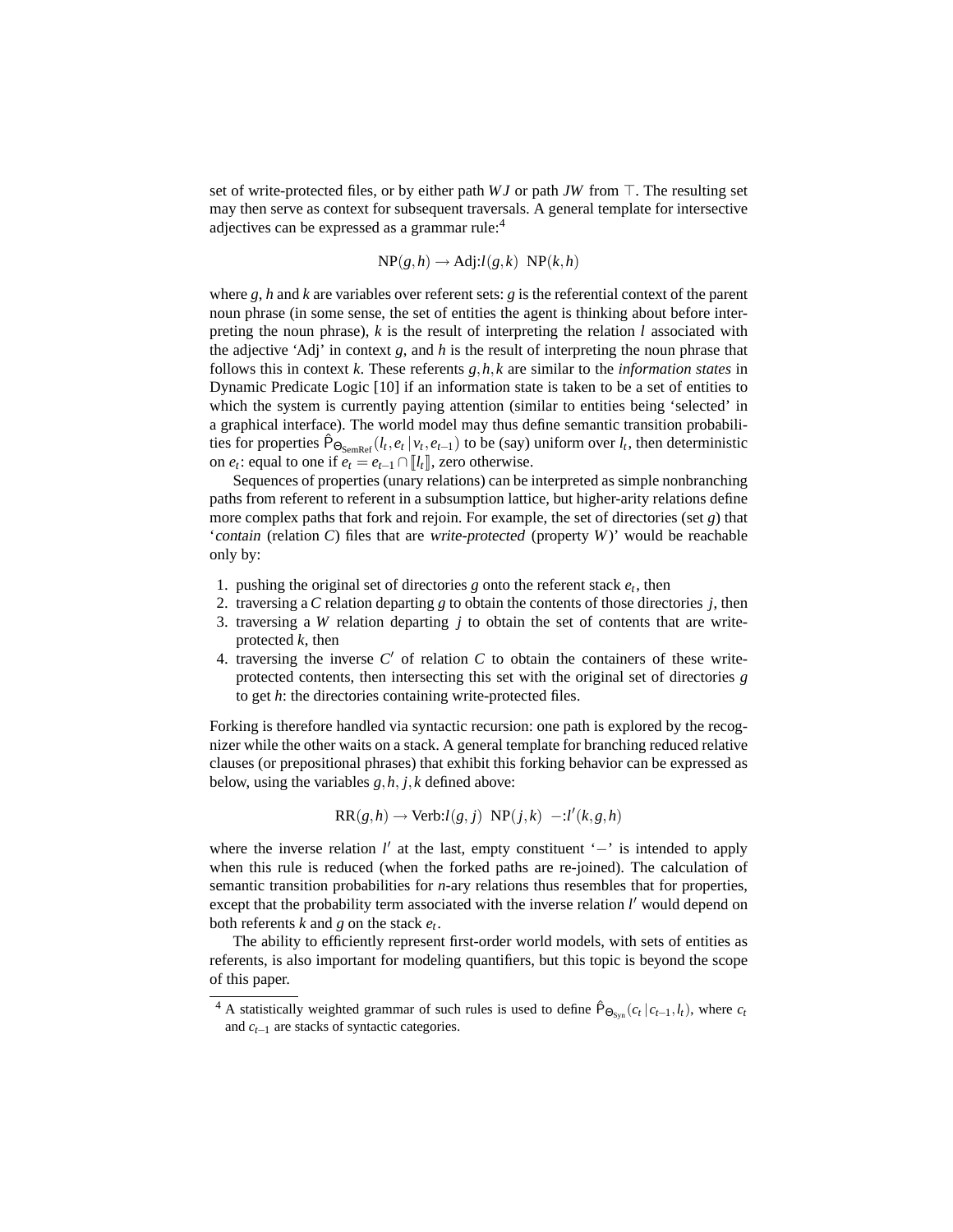

**Fig. 1.** A sample randomly generated SLAM-like environment. The small box with the triangle attached represents a robot (with the triangle denoting orientation). The other small box (colored red on the actual interface) represents the target to which the subject should direct the robot. Subjects were told that the target did not represent a tangible object in the world so that they did not say, for example 'Go to the red box'. Subjects were also shown these environments rotated randomly between 20 and 70 degrees to discourage use of screen-centered directions (e.g. 'Go to the top left room').

## **3 Continuous-Valued World States as Referents: A Robot Navigation Application**

Spoken directives can refer not only to discrete objects in a model of the *current* state of the world; they can also refer to hypothetical consequences (world states) in a branching model of *possible* worlds, of the sort commonly used in AI planning. Such states may be comprised of arbitrarily large sets of discrete or continuous properties, and as such may be uncountably infinite. Modeling an infinite set of referents may seem daunting, but continuous-valued referents can be calculated only as needed by the recognizer in the context-sensitive interface system described in the previous section.

This system is therefore currently being evaluated in a robot navigation application, in which referent states have continuous location, orientation, and velocity properties. This extends the set of modeled referents from an exponentially large power set of entities in a first-order world model to an uncountably infinite set of points in a continuous multidimensional space. But since there is still a finite number of words that can be recognized at any point in a directive, the incremental semantic language model described above will still be able to track these referents and use them to constrain this search.

#### **3.1 Map Navigation Task**

This interface has been implemented in a system for giving spoken language directives for robot navigation in a simulated mobile robot with SLAM (Simultaneous Localization and Mapping) [11] capabilities. The output of a mobile robot performing SLAM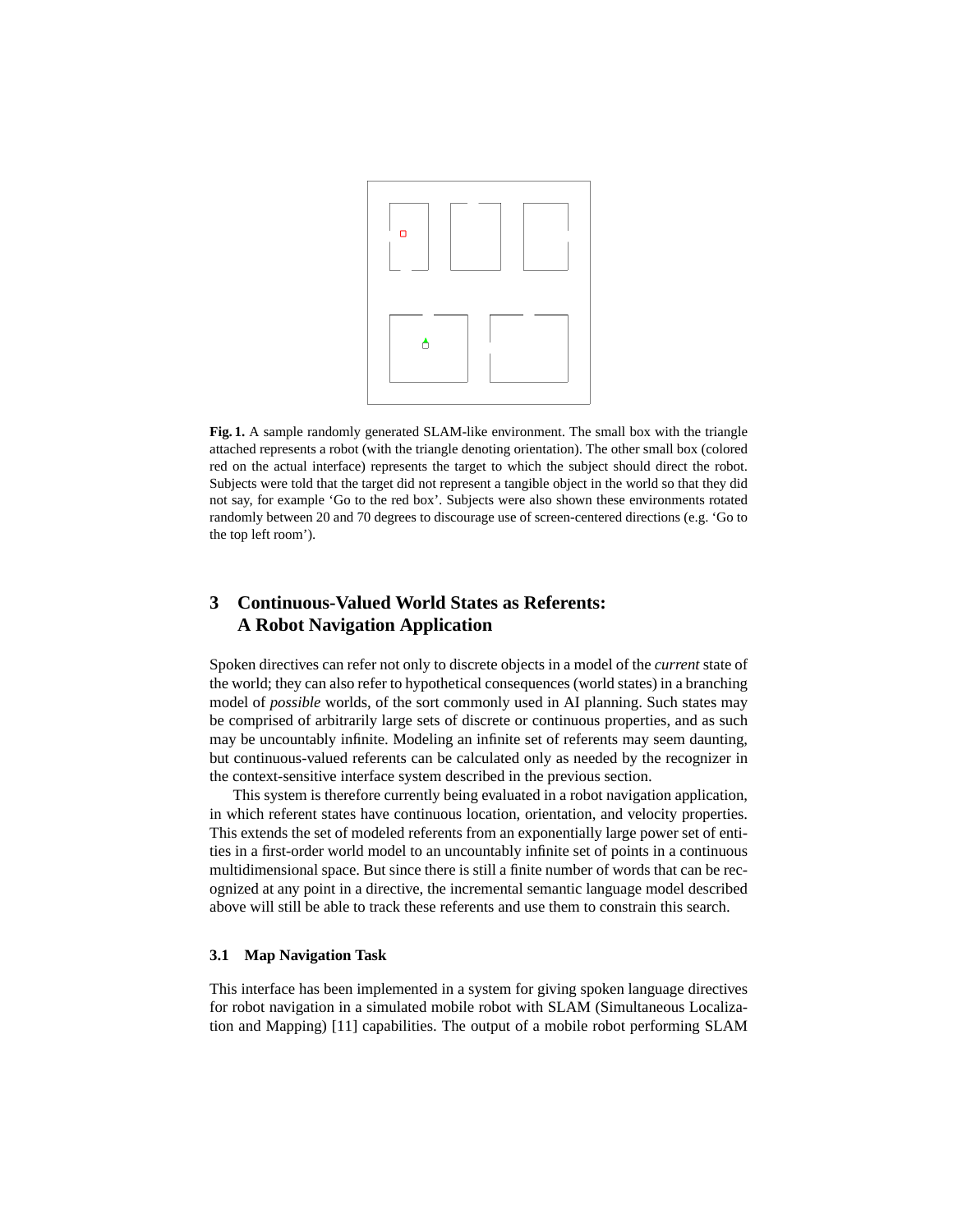indoors with a laser range finder is a collection of points that can be regressed to a set of line segments representing the walls and doors of the environment. The goal of this application is to allow a user to direct the robot through this continuous environment without needing to micromanage the movements (such as with a joystick or other form of tele-operation). Similar work in this area includes [12], in which a human user gives navigation directions to a robot with a camera. This differs from the work described here in that recognition at the phone level is not informed by semantics, and therefore may converge on analyses that are acoustically possible but not semantically likely.

For the current work, environments representing SLAM maps were randomly generated, and subjects were asked to verbally guide a robot from the starting position and orientation inside one room in the environment to a final destination room in the environment (See Figure 1 for illustration of a sample environment). Each randomly generated environment consists of two separate rectangular building segments, placed either side by side or at right angles. Each segment contains between one and three inner blocks representing offices or rooms, and each inner block contains between one and four doors. The representation of the environment available to the simulated robot consists only of the set of line segments making up the walls and rooms.

The starting position is the center of a randomly chosen room within a randomly chosen segment, and the destination is the center of a randomly chosen room within the other segment. Spontaneous spoken descriptions were collected from a few subjects with the goal of determining what semantic modeling would be most beneficial. The collected utterances were generally either directing the robot to turn ninety degrees in either direction, or go forward until some condition was met. Thus, the main source of complexity in this domain is in the variety of different conditions that could exist for stopping forward motion. Some of the stopping conditions encountered include:

- **–** a doorway appears on the right
- **–** you get into the hallway
- **–** there's a corner on your right
- **–** there is a wall
- **–** you hit the wall

#### **3.2 Semantic Representation of Navigation Directives**

Incremental interpretation requires a model of what referents are accessible from the current context state via the defined semantic relations. The referents in this world model represent the state of the robot, and are potentially infinite. The state of the robot consists of x and y coordinates in the environment, an orientation  $\theta$  in degrees relative to the environment, and a velocity *v*.

As mentioned above, the robot is only aware of the environment as a collection of line segments. Using this information, the robot is able to use some simple rules to figure out where there are doorways, corners, and walls. This information can be used to predict what relations and states are reachable from the current state.

For a simple example, the robot can turn right or left from any state. So, if the robot's world model is queried for reachable states from a state with orientation  $\theta = 90$ , two of the returned reachable states will be the state with the new theta value  $\theta = 0$  (via the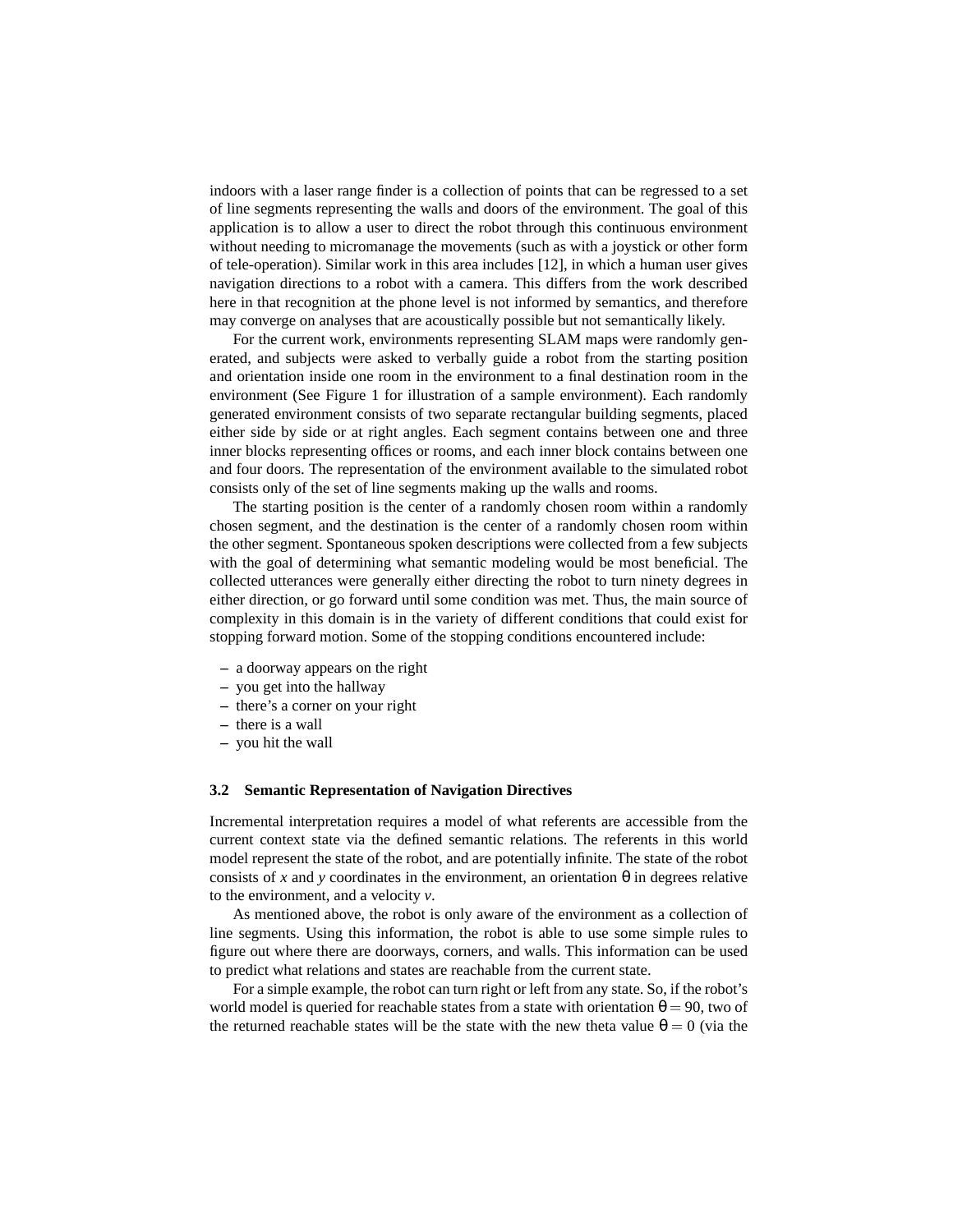relation TURNLEFT), and the state with the new theta value  $\theta = 180$  (via the relation TURNRIGHT). In both cases the relation is defined not to change any state variable other than orientation.

An example of a more difficult utterance to model is 'Go straight until you hit the wall.' Presumably the subjects did not intend to send the robot crashing into the wall, but to go straight until the path forward was blocked by a wall, in anticipation of a turning command. The first part, 'Go straight. . . ,' is modeled with the relation GOSTRAIGHT, which is available in any state, and has the effect of setting  $v = 1$ , meaning the robot will be moving.

The second part of the phrase, '. . . until you hit the wall,' is modeled with the relation EXTRAPOLATETO with the entity referent for the wall as an argument. This relation is only available when the robot is in a moving state, as it is a stopping criterion. The effect of the relation EXTRAPOLATETO is to transition the current state of the robot to a new state in which the *x* and *y* values are changed to reflect the robot moving forward along its current trajectory as far as possible until it gets close to the entity referent of its argument (in this case the wall). This new referent state can be computed quickly on the fly by the world model from any location by finding the closest intersection point between the current trajectory of the robot and all the walls in the environment.

#### **3.3 Semantic Representation of Number**

Representation of number is a potential problem for systems such as this, because the system may be required to choose between referents that differ in the values of continuous variables. In a continuous environment such as robot navigation, the robot could have a state which includes real numbers for its location, meaning there are an infinite number of successive states. This can be a problem because there is a potentially infinite branching factor for future states, and thus potentially infinite referents for the system to evaluate at each time step.

The system described here solves this problem by modeling numbers explicitly as referents, which can be taken as arguments of relations. Rather than infinitely branching, the reference path forks to recognize this number, then rejoins to provide the number as an argument. The argument fork has on the order of ten possible branches at each time step (assuming decimal numbers).

In the robot domain described above, numerical reference could be exemplified by the sentence 'Go straight three feet.'<sup>5</sup> After the words 'Go straight,' the system will have hypothesized the relation GOSTRAIGHT as described above, and a resulting robot state. From the resulting state, the recognizer will query the world model for possible relations departing this state. Among these departing relations, the option DISTANCE will be available, transitioning to a real-valued measure. This relation transitions from any state referent to a referent  $e_N$ , an initially unspecified number. This referent can then transition to the referents  $e_{N=1}, e_{N=2}, \ldots, e_{N=9}$ , via the relations ONE, Two, ..., NINE, depending on subsequent recognized words. Additional numbers will allow

<sup>5</sup> Subjects did not actually use any distance terms like this in our corpus, since there was no indication of scale in the environments. However, in a world model representing a real environment, it is easy to imagine speakers using this kind of directive.